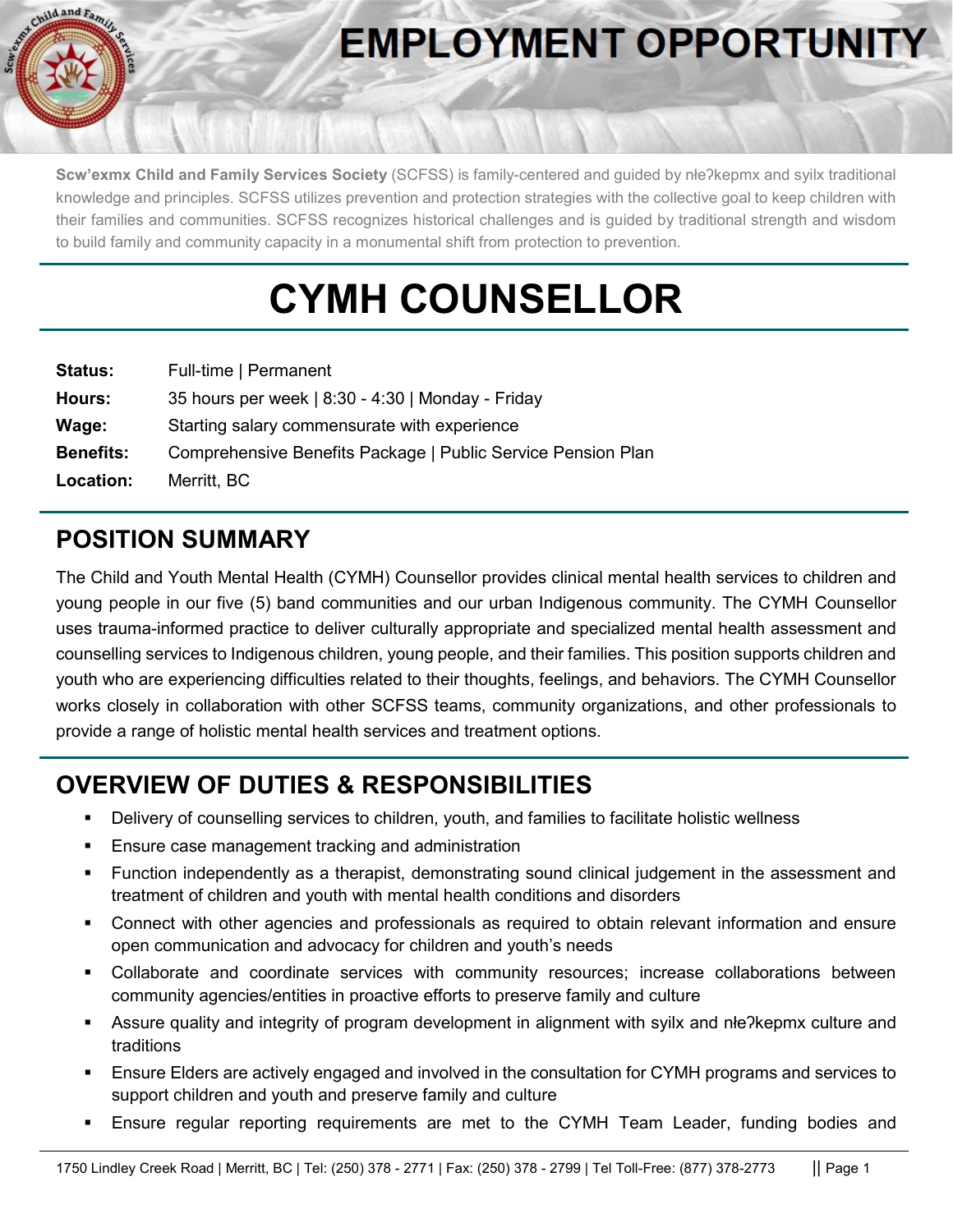# **CYMH COUNSELLOR**



appropriate agencies

- Develop, monitor, and update an annual Personal Development Plan aligned with SCFSS's strategic priorities in the Strategic Plan
- Integrate the nłe?kepmx Framework of Practice and the syilx Child and Family Plan in support services to children, young people, and families
- Complete and analyze safety assessments, comprehensive risk assessments, and risk-reduction plans

### **SUPERVISION RECEIVED**

- Regular consultation and review with the CYMH Team Leader
- Annual Performance Evaluation and work plan review with the CYMH Team Leader

#### **JOB REQUIREMENTS**

- Clear Criminal Record check prior to the first day of work
- Clear Ministry of Child and Family Development Prior Contact Check prior to the first day of work
- Valid Class 5 BC driver's license without restrictions

### **EDUCATION & EXPERIENCE**

- Master's Degree in Counselling, Clinical Psychology, Social Work (with LCSW designation), or related graduate-level degree with clinical counselling capacity
- Registration as an RCC or CCC, or LCSW designation
- Minimum of one year of counselling experience working in child and youth mental health services with a clinical case load
- Experience working with Indigenous children, young people, families, and communities
- Experience in an Indigenous organization is an asset but not required

#### **MINIMUM REQUIRED COMPETENCIES**

- Knowledge in child and youth psychological, social, emotional, and cognitive development
- Experience treating behavioral, emotional, and mental health problems and disorders in children and youth, including suicide assessment and crisis intervention
- Ability to develop mental health treatment plans, early intervention programs, mental health promotion strategies, and community involvement
- Able to develop and implement group facilitation, client care planning, integrated case management, treatment approaches, and prevention strategies
- Sensitivity to the historical and systemic impacts on Indigenous families and communities from intergenerational trauma due to colonialism, residential school history, the sixties scoop, and association with the child welfare system